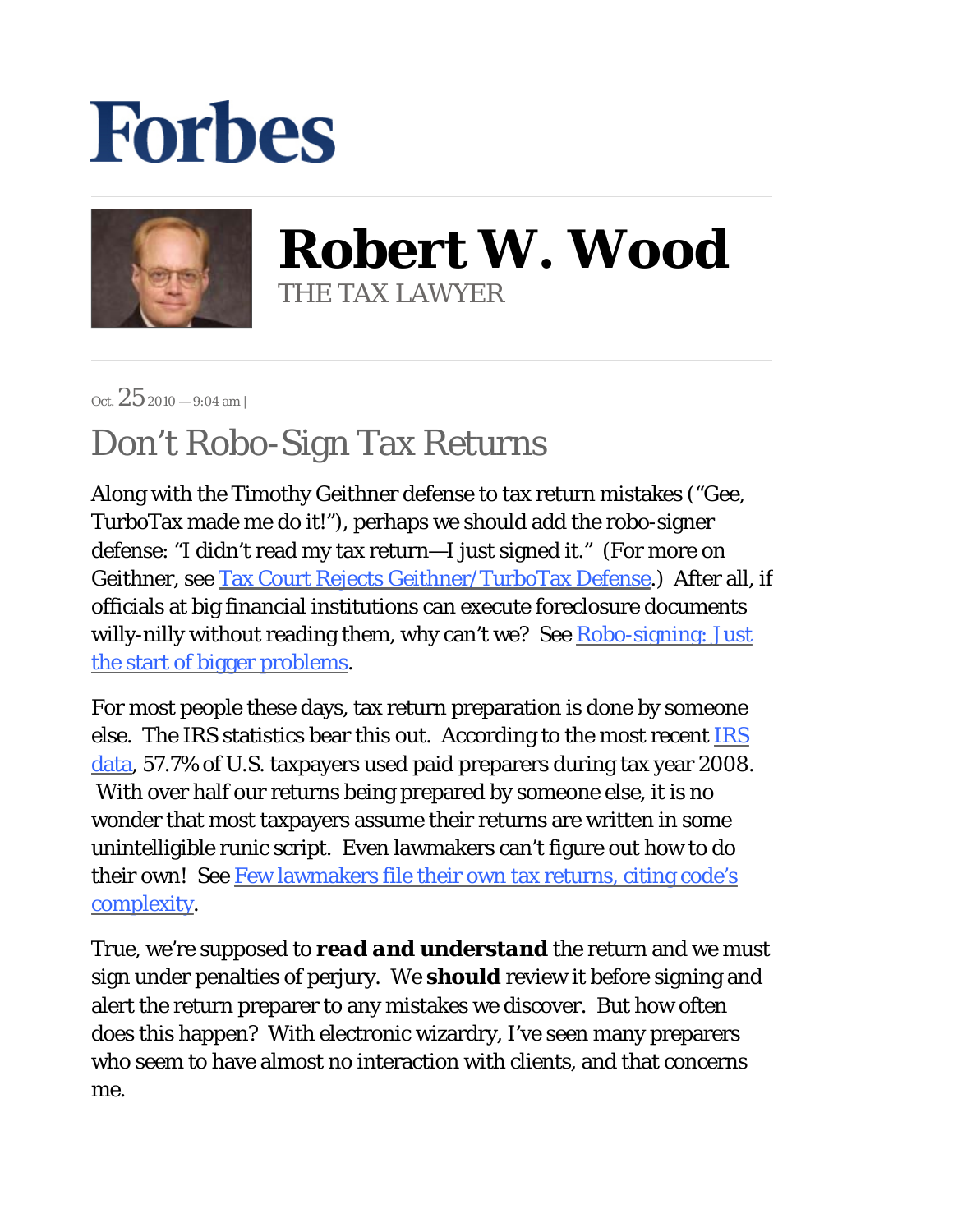In fact, the situation seems worse today than ever before, both because of the growing complexity of the system and electronic filing. Leaving my own prejudices against e-filing aside, I'm talking here about simple mechanics. There's a marked contrast between the mechanics of paper vs. electronic. The taxpayer with a traditional paper filing at least must *sign* the return before mailing, and that imports a certain amount of due diligence.

Sure, they can say they just signed without reading—a robo-signer before the term was fashionable. But with e-filing, the client may not even *see* the return. The client *should* review the return, and the return preparer should *ask* the client to verify that all figures are correct, the correct boxes are checked, and so on. But often, this isn't happening. And there's no "signature" in the traditional "affix your John Hancock" sense.

Neither the taxpayer nor the preparer *physically* signs the return. The taxpayer and the preparer both have PIN numbers they enter into the record when they file. The taxpayer has to sign a signature authorization form (Form 8879) that recites that the taxpayer has reviewed the electronic return, it is accurate, etc. This all happens *before* the return is submitted electronically, which makes sense.

In the old days, when there was a flurry of activity in the final days before a return was completed, at least it had to be printed out and the taxpayer had to actually sign it. Now, in my experience, changes are being made, and, since the authorization form was signed days before, the final return submitted may be significantly different from what the client saw. The client may be able to say with a straight face—like the bank execs signing foreclosure docs—"who knew?"

Yet the PIN procedure, says the IRS, counts as a signature for all purposes. See Signing Your Electronic Tax Return.

Since our tax law has been around since 1913, it's useful to look over the storied history of the income tax. The "I didn't read it" defense has been used with less than successful results. Courts have consistently ruled that taxpayers have a duty to read their returns to ensure that all income items are included.